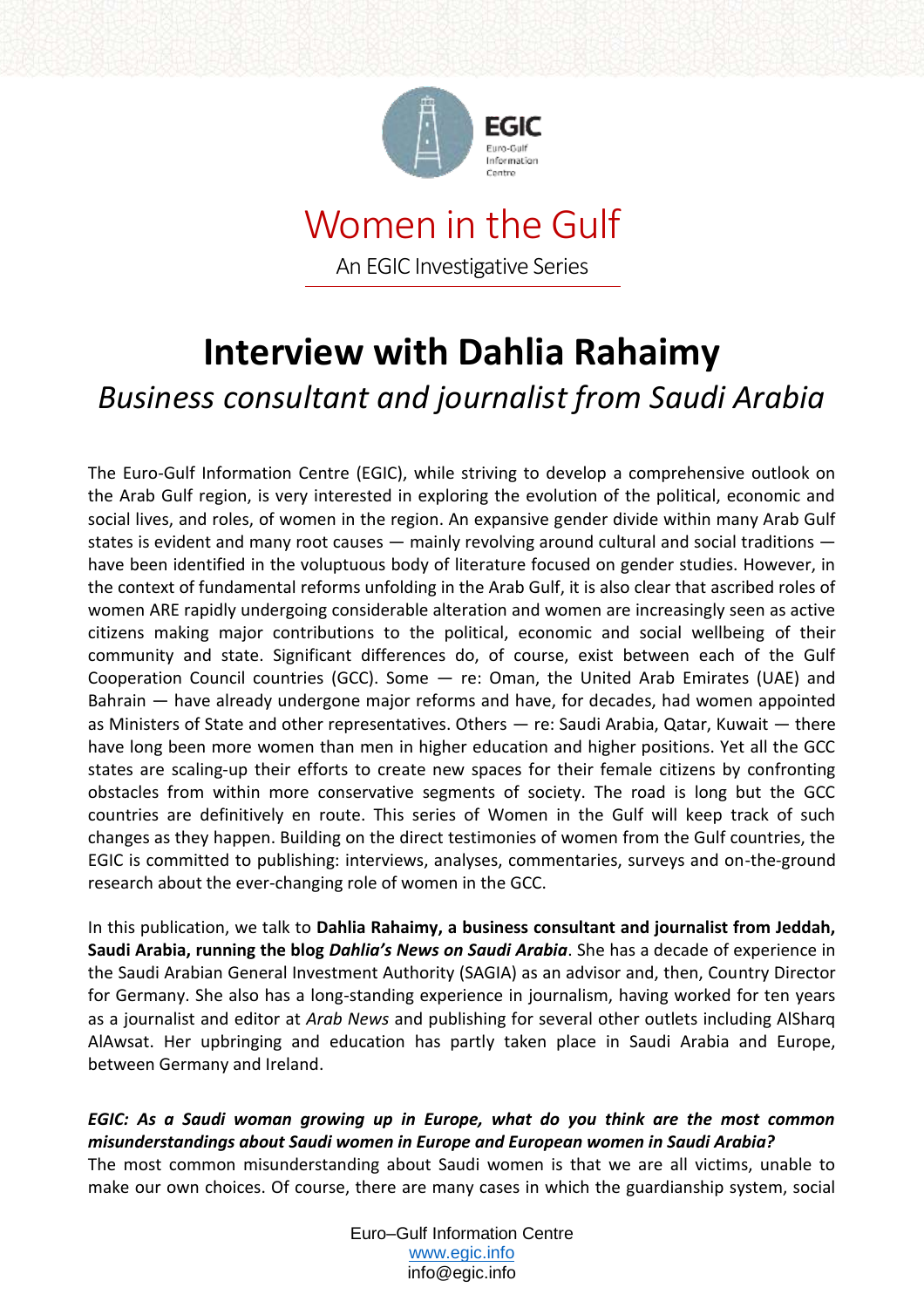structures and traditions lead to disadvantaged situations in which women are victimised. However, Saudi women have their own agency in the way they manage families, a key social unit in Saudi society, and find essential solutions in a complex environment. By contrast, the image of European women in Saudi Arabia and the wider Arab world nowadays is that family relations don't matter much in respect of parents, the elderly, etc. In the past, many Saudi men studying abroad married American or European women because they were less bound to traditions than Saudi women. Today the situation has changed as Saudi women are getting more chances to broaden their minds through education, work and travel, while keeping their Saudi culture.

# *EGIC: What are the main challenges that you have encountered as a Saudi young woman living in Europe? And did you experience any challenge in going back as a professional to Saudi Arabia?*

My biggest, everlasting problem is that people anywhere in the world don't see nor believe that Islam and freedom can go together. The fact that I was simultaneously Muslim and open-minded and adjusted to the Western mentality wasn't easy for people to accept. I believe too many people are confined by clichés.

# *EGIC: How would you describe your experience as a female Country Director of the Saudi Arabian General Investment Authority (SAGIA) for Germany?*

Working for SAGIA was a great experience, especially with the German side. It gave me the opportunity to connect the two worlds that I was raised in, both of which influenced and marked me. I felt I was on a mission to do something useful by erasing loads of prejudices that had been hindering smooth communications and interaction between the two cultures.

#### *EGIC: How rare is it to see a woman in a managerial position representing Saudi Arabia abroad? And was it surprising for Europeans to see a female Saudi representative?*

In my time at Arab News and SAGIA it was strange to see Saudi women in managerial positions in and out of Saudi Arabia. Today it has become normal and no longer unusual. In my case, most people were surprised to see a Saudi woman in such position speaking and thinking German. But it was definitely well received.

# *EGIC: You have held positions of responsibilities for decades in different industries in Saudi Arabia. What was your experience with your male colleagues, superiors or subordinates? Do you think there are differences in different industries?*

I was lucky that I always had very supportive colleagues around me. At *Arab News*, most of my colleagues were from the Indian Subcontinent and very knowledgeable about journalism. Our company had several newspapers and magazines, in Arabic, English and Urdu, and I wrote for many different publications. Of course, I experienced disagreements and conflicts on the workplace, but I would connect them to incompatible personalities and character, rather than my gender. Paradoxically, I had more conflict with other women, in most cases due to a clash of mentality. Nowadays, as work opportunities are open to women in almost every industry, women and men work together across the board, and gender-based discrimination does not seem to be a prevalent issue.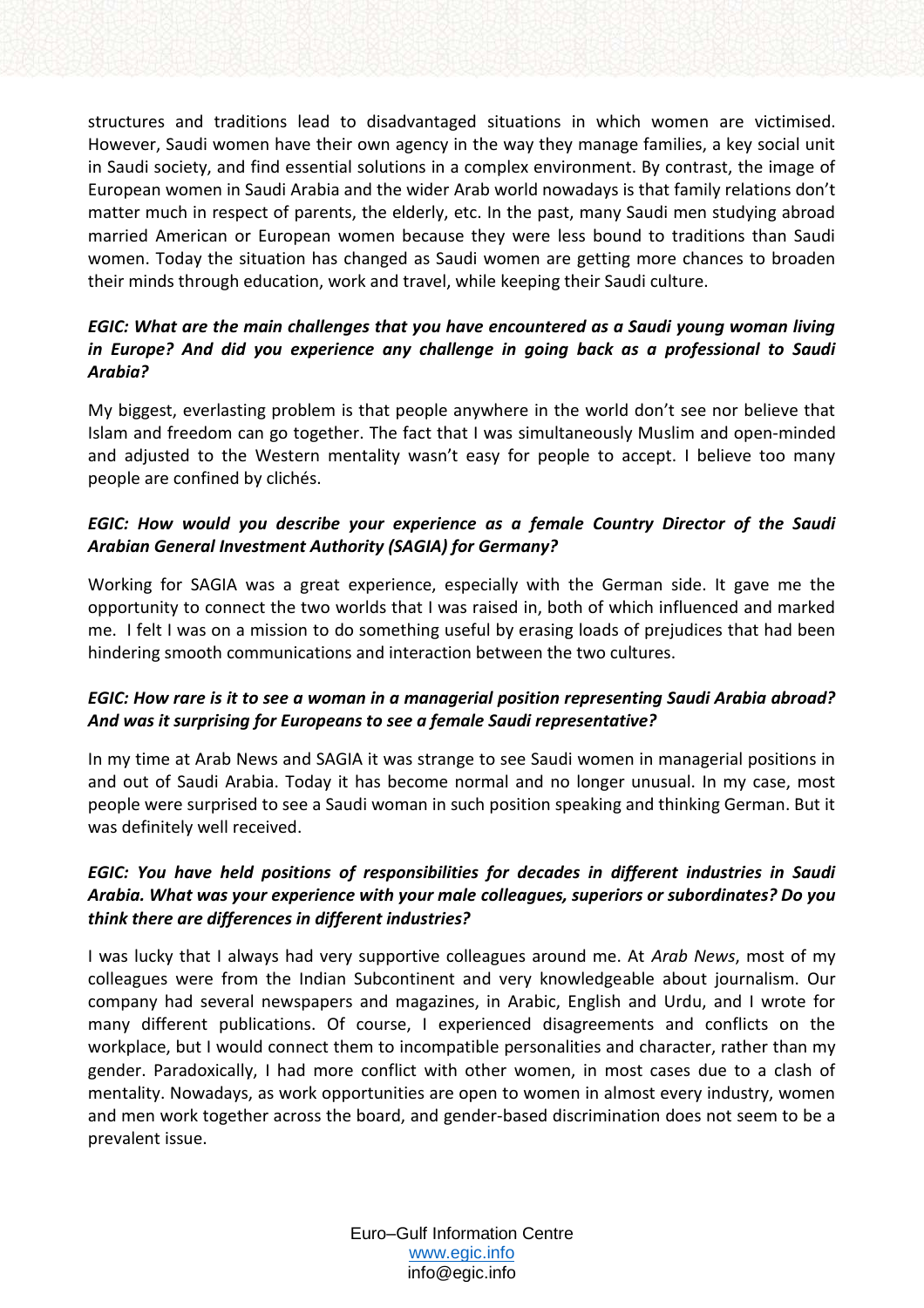# *EGIC: For the past couple of years you have also been involved in a new adventure, running your own blog "Dahlia's News on Saudi Arabia" Do you believe you bring on a female perspective in your blog? If yes, how so? And why is it important?*

Actually, I made a different choice. In my blog, I am trying to speak from a Saudi perspective including all Saudis, of different genders and social groups. There is, of course, a prevalent perspective, which depends on the subject matter treated.

#### *EGIC: What is your assessment of the impact of Vision 2030's reforms on Saudi women?*

I believe that it was high time for a Vision that gives women their opportunities to make choices. Every woman should be able to study, work and follow her talent. Too long have Saudi women been restricted in their choices because doors were closed. With Vision 2030, for instance, we expect education to be improved from early stages. Also job opportunities are opening up for women, and businesses will allow new ideas and opportunities for self-development, creativity and entrepreneurship. And for those women who want to stay at home, this will be a choice, not an obligation. It is very important that the country benefits from those who have the ability to contribute to Saudi Arabia's development. Specifically, several studies have hinted at the fact that Saudi women can work harder and achieve better results than their male counterparts, both at the workplace and in schools.

#### *EGIC: What do you think are the issues that remain to be tackled?*

Abolishing the guardianship system in the fastest and smoothest possible way is the biggest issue to be tackled. lf this is properly handled, Saudi society will have managed to overcome decades of conflict with tradition and religion, and will have matured into a balanced society.

With Vision 2030, the Saudi government is attempting to restructure the country on fundamental levels, and these changes aren't going to come easily or quickly  $-$  especially when they require Saudi citizens to rethink their social behaviour. Guardianship as mentioned in the Qur'an means protection - not subjugation as it is widely understood today. At the time of Prophet Mohammed (Peace Be Upon Him), daily life was harsher and more dangerous than today, but the Prophet's first wife Khadija still owned and managed her own businesses. She could control most of the activities relating to her business, but for those operations that involved more danger and physical strain, she had to delegate control to employees, and among them the Prophet, before they married. Today, of course, the world has changed, and Saudi women are perfectly able to manage their businesses themselves.

Therefore, while the guardianship system was originally aimed at giving privileged treatment to women, this is the reality today, unfortunately. Take the provision that women have to have their guardians approve of their travels: it was meant as a protective measure for minors and women traveling to dangerous countries but became a serious limitation to mobility. Luckily, it is being gradually eased and is likely to be removed, having already changed from the need for the guardian's signature for each journey to multi-travel blanket approvals.

It is unfortunate that the argument of halal (allowed in Islam) and haram (not allowed in Islam) has been misused in a way that made guardianship a tool of oppression. Religion was politicized through tradition and those most vulnerable were more easily influenced. This is what the government has to confront, and I hope it will be successful. Lifting the driving ban and opening up